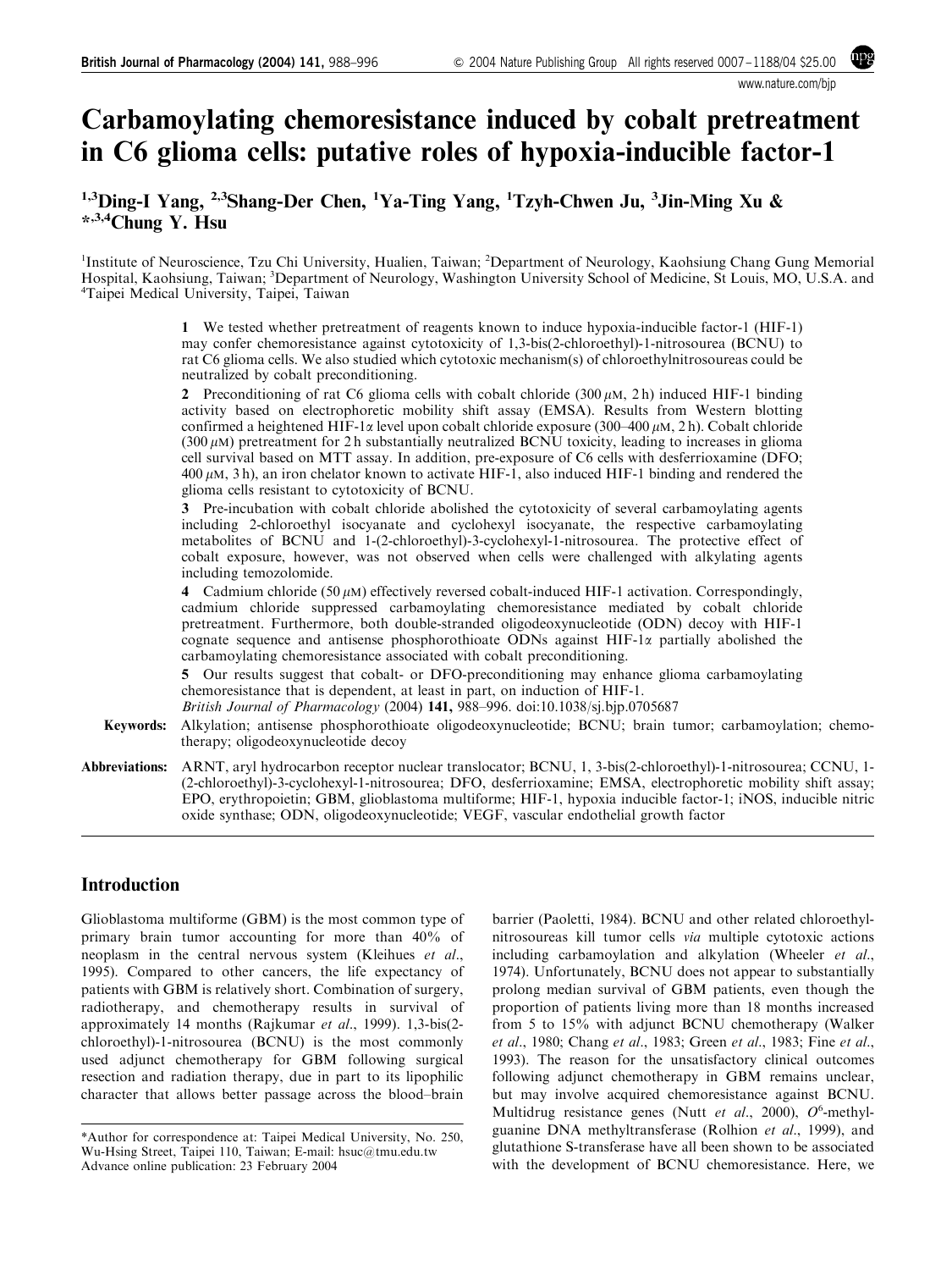report another mechanism involving activation of hypoxiainducible factor-1 (HIF-1) that may contribute to BCNU chemoresistance.

HIF-1, a heterodimeric protein complex consisting of alpha (HIF-1 $\alpha$ ) and beta (HIF-1 $\beta$  or ARNT; aryl hydrocarbon receptor nuclear translocator) subunits, is a key regulator of mammalian oxygen homeostasis. HIF-1 $\alpha$  expression is tightly regulated by the cellular oxygen tension (Wang *et al.*, 1995; Jiang *et al.*, 1996), whereas the expression of HIF-1 $\beta$  is oxygenindependent. Hypoxic conditions prevent ubiquitylation and subsequent proteasomal degradation of  $HIF-1\alpha$  (Epstein et al., 2001). Thus, the activity of this basic helix–loop–helix transcription factor is increased in most cells in response to low oxygen tension (Semenza & Wang, 1992; Wang & Semenza, 1993a,b). In addition to tissue hypoxia, several reagents including cobalt chloride and iron chelator desferrioxamine (DFO) are also known to induce HIF-1 (Semenza et al., 1994). Rapid tumor growth, invasion, and metastasis resulting in higher metabolic demands are frequently accompanied by hypoxia. Indeed, low oxygen tension is an indicator of tumor malignancy (Dachs & Chaplin, 1998). A growing body of evidence has also shown HIF-1 activation in response to hypoxia in tumors (Semenza, 1998; 2000). HIF-1 appears to play a key role in cancer growth by transactivating genes such as erythropoietin (EPO) (Wang & Semenza, 1993a,b), vascular endothelial growth factor (VEGF) (Kimura et al., 2000) and inducible nitric oxide synthase (iNOS) (Yin et al., 2001) that may confer cytoprotective as well as angiogenic effects. Understanding the pathophysiological role of HIF-1 in tumors may broaden our insight into the development of better therapeutic strategies for GBM.

In the present study, we demonstrate that preconditioning with reagents mimicking hypoxia and hence capable of HIF-1 induction, namely cobalt chloride and DFO, enhanced chemoresistance of C6 glioma cells against chloroethylnitrosoureas such as BCNU, which is the mainstay of chemotherapy in GBM. Tumor-killing actions of chloroethylnitrosoureas include carbamoylating and alkylating reactions (Wheeler et al., 1974). The chemoresistance conferred by such preconditioning is confined to the carbamoylating, but not alkylating action of BCNU. Furthermore, downregulation of cobalt-mediated HIF-1 activation, either by co-incubation with cadmium ions or transfection with HIF-specific oligodeoxynucleotide (ODN) decoy or an antisense phosphorothioate ODN against HIF-1 $\alpha$ , abolished at least in part the carbamoylating chemoresistance associated with cobalt preconditioning, suggesting a putative role of HIF-1 implicated in the observed chemoresistance.

## Methods

## **Materials**

All the chemicals were purchased from Sigma (St Louis, MO, U.S.A.) unless otherwise specified. BCNU was from Bristol-Myers Squibb Inc. (Princeton, NJ, U.S.A.). Temozolomide was a gift from Dr W. Robert Bishop of Schering-Plough Corporation (Kenilworth, NJ, U.S.A.). 1,2-bis(sulfonyl)hydrazine derivatives including 1,2-bis(methylsulfonyl)-1-(2 chloroethyl)-hydrazine (compound #1) and 1,2-bis(methylsulfonyl)-1-[[(methyl)amino]carbonyl]-hydrazine (compound #5) were generously provided by Dr Alan C. Sartorelli, Department of Pharmacology, Yale University School of Medicine. The synthesis and characterizations of compounds #1 have been previously described in details (Shyam et al., 1996; Penketh et al., 2000). The synthesis of compound  $#5$ related 1,2-bis(methylsulfonyl)hydrazines was also reported by Shyam et al. (1996).

#### Cell culture and induction of  $HIF-1\alpha$

Rat C6 glioma cells (American Type Culture Collection, Rockland, MD, U.S.A.) were grown as previously described (Yin et al., 2000; 2001). To induce chemical hypoxia, cells were treated with 300 or 400  $\mu$ M CoCl<sub>2</sub> or 400  $\mu$ M DFO for 2 h. In selected experiments, cells were treated with  $300 \mu M$  CoCl<sub>2</sub> along with 50  $\mu$ M CdCl<sub>2</sub> for 2 h to counteract cobalt induction of HIF-1a. The cobalt or DFO pretreatments were followed by addition of various chemotherapy drugs with selective carbamoylating or alkylating actions as described in figure legends.

#### Electrophoretic mobility shift assay (EMSA)

The detailed protocols for EMSA to assess HIF-1 DNAbinding activities have been described earlier (Yin et al., 2000). An oligonucleotide probe (5'-agcttGCCCTACGTGCTGTCT CAg-3' and 5'-aattcTGAGACACGCACGTAGGGCa-3') corresponding to the hypoxia-response element (HRE) in the EPO gene was used. The oligonucleotides were labeled using  $[\gamma^{32}P]$ -ATP according to the Promega Technical Bulletin number 106 (Promega, Madison, WI, U.S.A.). The binding reaction was performed in a reaction mixture of  $20 \mu l$  that contained binding buffer (10 mM Tris-HCl, 20 mM NaCl, 1 mM DTT, 1 mM EDTA, and 5% glycerol, pH 7.6), 0.1 ng of labeled probe  $(>10,000 \text{ c.p.m.}),$  30  $\mu$ g of nuclear proteins, and 1  $\mu$ g of poly(dI-dC). After incubation for 20 min at room temperature, the mixture was subjected to gel electrophoresis on a nondenaturing 6% polyacrylamide gel at 180 V for 2 h under a low ionic strength condition. The gel was vacuum dried and subjected to autoradiography. The experimental procedures for HIF-1 $\alpha$  antibody binding assay were the same as described above, except that  $1 \mu$ g of anti-HIF-1 $\alpha$  antibody (Novus Biologicals, Littleton, CO, U.S.A.) was added to the samples 1 h prior to the addition of labeled probes.

#### Cell viability assays

For quantitative assessment of the extent of cell survival following challenges with chemotherapeutic reagents, the MTT assay was performed as previously described (Xu et al., 1998).

#### Transfection of HIF-specific ODN decoy and antisense phosphorothioate ODN against HIF-1a

ODNs with consensus sequence in the EPO gene promoter were synthesized (sense: 5'-GCCCTACGTGCTGTCTCA-3'; antisense: 5'-TGAGACAGCACGTAGGGC-3') to serve as a double-stranded ODN decoy for HIF-1. The mutant ODNs (sense: 5'-GCCCTTACAACTGTCTCA-3'; antisense: 5'-TGAGACAGTTGTAAGGGC-3') were synthesized to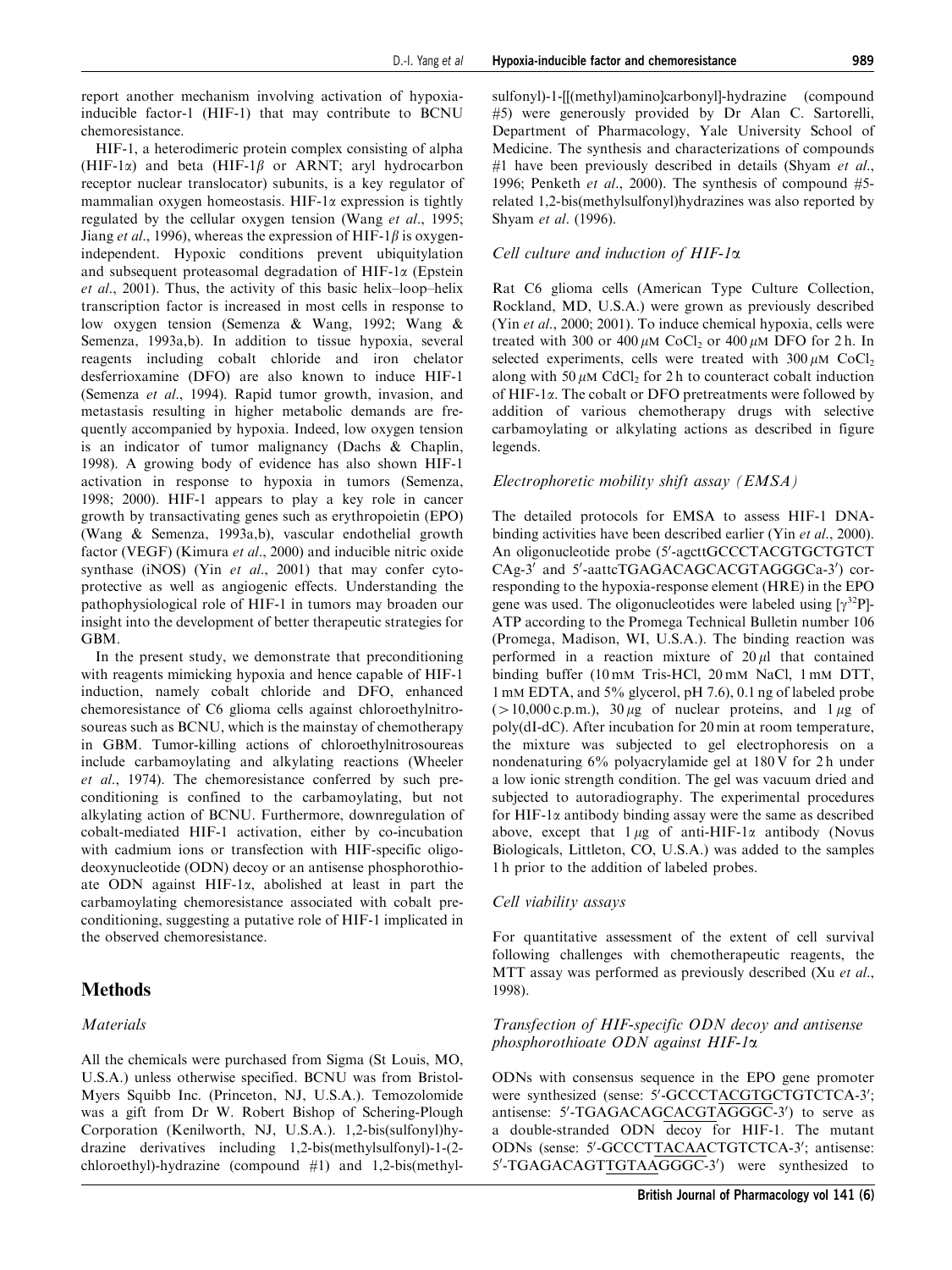serve as a negative control (Wang & Semenza, 1993a,b). To make double-stranded ODN decoy, sense and antisense ODNs (dissolved in 10 mM Tris pH 8.0 with 50 mM NaCl) were mixed at equal molar ratio before heating to  $95^{\circ}$ C for 5 min and then cooled down slowly to room temperature to permit the annealing of both ODN strands. The ODNs were dispensed into aliquots and stored at  $-20^{\circ}$ C until use. For suppression of HIF-1 $\alpha$  expression, phosphorothioate antisense ODNs (5'-CCTCCATGGCGAATCGGTGC-3') or scrambled ODNs (5'-ACTCGTACCGCGGCAGTTCG-3') were synthesized for transfection as previously reported by Kakinuma et al. (2001).

Transfection of ODNs into C6 glioma cells was achieved using Effectene reagent (QIAGEN Inc., Valencia, CA, U.S.A.) according to the manufacturers' protocols with modifications. For transfection into each well of a 96-well plate, ODNs  $(0.10 \,\mu$ g per well for HIF- decoy or mutant ODNs and  $0.08 \,\mu$ g per well for antisense or scrambled ODNs) were first diluted in  $6 \mu l$  buffer EC that was provided in the Effectene reagent kit. This was followed by addition of Enhancer  $(0.80 \mu l \text{ per well})$ each for HIF decoy or mutant ODNs and  $0.64 \mu$ l per well each for antisense or scrambled ODNs) into the respective reaction mixture with a brief vortexing. The mixture was then incubated at room temperature for 5 min before addition of 20  $\mu$ l diluted Effectene reagent (2  $\mu$ l Effectene stock solution diluted with  $18 \mu$ l EC buffer) for each well. The mixture of ODN and Effectene in EC buffer was incubated at room temperature for 5 min before addition of  $20 \mu$ l regular C6 medium at the end of incubation. Transfection of C6 cells with the final ODN mixture in EC buffer was allowed to proceed for 6h before cobalt pretreatment. To collect proteins for Western analysis, transfection of HIF-1 $\alpha$  antisense or scrambled ODNs was performed in six-well culture plates as described above, except that  $2.4 \mu$ g ODNs were diluted in 120  $\mu$ l buffer EC with 12.8  $\mu$ l Enhancer for each well. Diluted Effectene reagent (400  $\mu$ l; 40  $\mu$ l Effectene stock solution with  $360 \mu l$  buffer EC) was added into each well; this was followed by addition of  $400 \mu l$  regular culture medium and an incubation for 6h to transfect ODNs into C6 glioma cells. At the end of transfection, cells were treated with  $400 \mu M$ cobalt chloride for 2h and proteins collected for Western analysis.

#### Western blotting

Western blotting for identification of the HIF-1 $\alpha$  protein was performed as described previously (Semenza et al., 1994; Yin et al., 2000), using a primary polyclonal rabbit anti-HIF-1 $\alpha$ antibody (1 : 600, Novus Biologicals) followed by incubation for with a secondary horseradish peroxidase-conjugated donkey anti-rabbit IgG antibody (1 : 5000, Amersham Biosciences Corp., Piscataway, NJ, U.S.A.). A mouse monoclonal anti-actin antibody was purchased from CHEMICON International, Inc. (Temecula, CA, U.S.A.) and used at 1:5000 dilution. Secondary anti-mouse IgG antibody linked to alkaline phosphatase was used at 1 : 7000 dilution (Sigma). Detection of immunoreactive components of HIF-1 $\alpha$  on the blot was performed using ECL Plus Western blotting Detection Reagents from Amersham Biosciences Corp. The actin proteins on the blot were detected with BCIP and NBT from Sigma according to the manufacturers' protocols.

#### Statistical analysis

Results are expressed as means  $+s.d.$  Multiple groups were analyzed by one-way analysis of variance (ANOVA) followed by a post-hoc Student–Newman–Keuls test. Statistical analysis between two groups was performed using Student's unpaired t-test between two experimental groups. A P-value less than 0.05 was considered significant.

## Results

#### Induction of HIF-1 and protective effect against BCNU by cobalt preconditioning

We have previously shown that exposure of C6 glioma cells to 1% oxygen led to an increase in nuclear HIF-1-binding activity (Yin et al., 2000). In the present study, we applied cobalt ions to induce chemical hypoxia (Semenza et al., 1994). At 300  $\mu$ M, cobalt chloride increased nuclear HIF-1 binding to the oligonucleotide probe with the HRE consensus sequence in the EPO gene based on EMSA (Figure 1a). The HIF-1-binding activity increased at 1 and 2 h following cobalt chloride exposure, but declined thereafter. Co-incubation of nuclear extract with the HIF-1 $\alpha$  antibody appeared to interfere with cobalt-induced binding activity, thereby confirming the specific HIF-1 binding (Figure 1a). The same antibody was also used in Western analysis to demonstrate the cobaltinduced HIF-1 $\alpha$  accumulation. Consistent with EMSA results, Western blot showed an increase in HIF-1 $\alpha$  protein content at 2 h, but not 4 h after cobalt chloride treatment (Figure1b and Yin et al., 2000). MG-132, a proteasome inhibitor known to inhibit ubiquitin-mediated protein degradation (Salceda & Caro, 1997), stabilized the HIF-1 $\alpha$  protein induced by cobalt chloride treatment, allowing the detection of HIF-1 $\alpha$  protein at 4 h (Figure 1b).

BCNU is a chloroethylnitrosourea that has been the mainstay in adjunct chemotherapy of GBM. Coupled with surgical resection and radiotherapy, BCNU chemotherapy has not been able to provide satisfactory clinical outcome, in part due to acquired chemoresistance. We hypothesized that cobalt chloride pretreatment that mimics a hypoxic microenvironment may lead to activation of HIF-1 binding, thereby compromising the tumoricidal effect of BCNU. Results demonstrated that pre-incubation with cobalt chloride substantially neutralized cytotoxicity of BCNU at concentrations above 200  $\mu$ M, leading to an increase in cell survival (Figure 1c).

To strengthen the contention that HIF-1 activation may in part confer chemoresistance against BCNU, we test the effect of an iron chelator DFO (Wang & Semenza, 1993a,b) that is also known to activate HIF-1. Results from EMSA indicated that HIF-1 activation began at 1 h following DFO exposure, reached the maximal level at 3 h, and returned to basal level by 4 h (Figure 2a). In consistence with our hypothesis, DFO pretreatment also substantially increased chemoresistance of C6 glioma cells against  $470 \mu M$   $(100 \mu g m l^{-1})$  BCNU (Figure 2b). Results shown in Figures 1 and 2 together demonstrate that preconditioning of rat C6 glioma cells with cobalt chloride and DFO elicits HIF-1 activation and confers chemoresistance against BCNU, thereby providing correlative evidence linking activation of HIF-1 and chemoresistance against BCNU tumoricidal effect.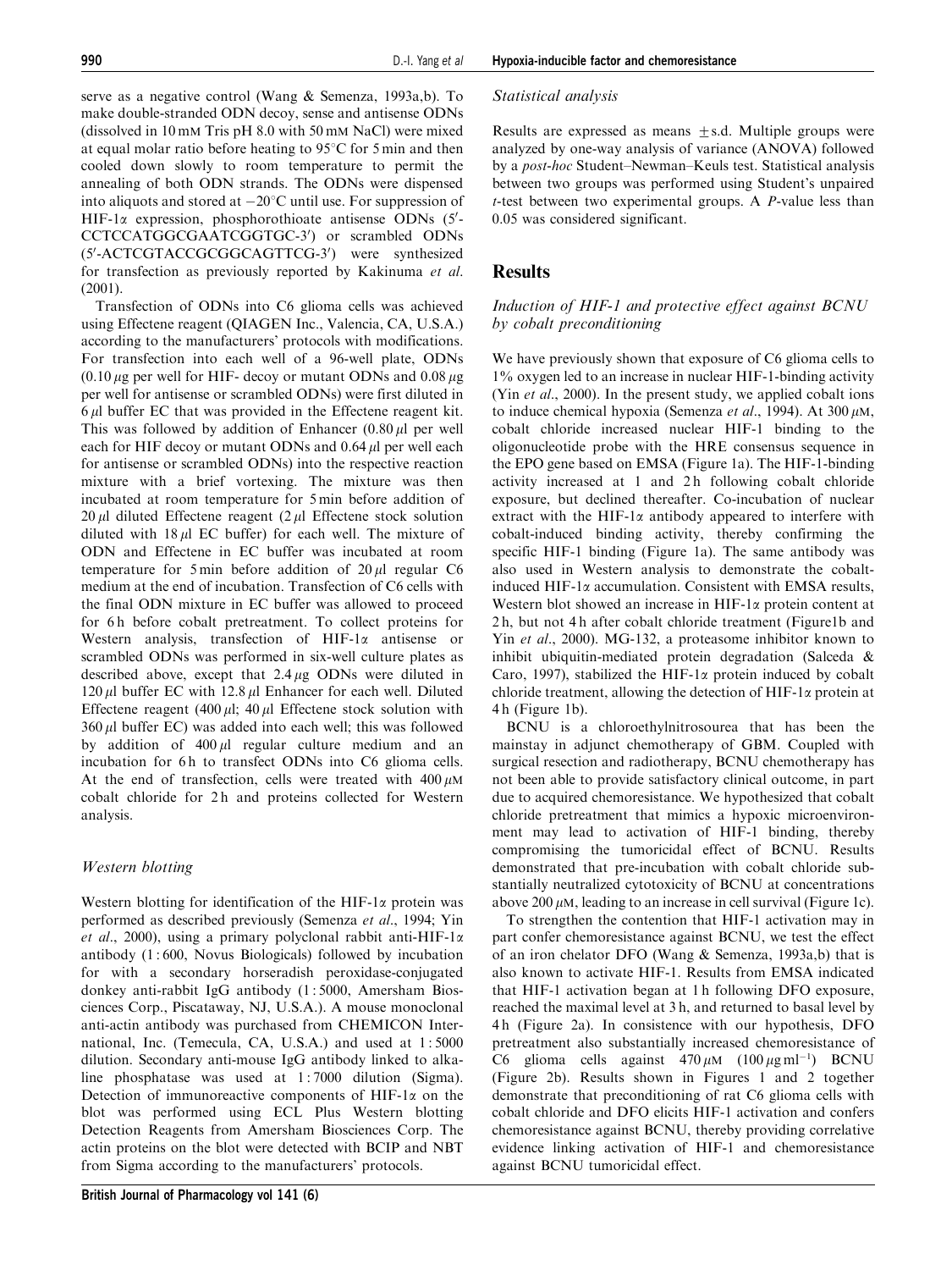a





300 µM CoCl,

BCNU (μM)

Figure 1 CoCl<sub>2</sub> induction of HIF-1 activation and chemoresistance against BCNU. (a) EMSA showing HIF-1-binding activity in C6 glioma cells treated with 300  $\mu$ M CoCl<sub>2</sub> for 1, 2, or 4 h.  $2h + HIFAb$ : nuclear extracts from cells exposed to  $CoCl<sub>2</sub>$  for 2h were coincubated with HIF-1 $\alpha$  antibody for EMSA. *ctrl*: control without  $CoCl<sub>2</sub>$  exposure. (b) Western blot showing the induction of the 120 kDa HIF-1 $\alpha$  protein following CoCl<sub>2</sub> treatment (300  $\mu$ M, 2 or 4 h).  $4h + MG-132$ : stabilization of HIF-1 $\alpha$  by co-treatment of CoCl<sub>2</sub> (300  $\mu$ M) with proteasomal inhibitor MG-132 (20  $\mu$ M) for 4 h. (c) Cell survival as determined by the MTT assay. C6 glioma cells were pretreated with or without 300  $\mu$ M CoCl<sub>2</sub> for 2 h prior to exposure to BCNU at indicated concentrations for additional 12 h. \*\*\* $P$ <0.001 compared to cells treated with the same concentrations of BCNU but without prior exposure to CoCl<sub>2</sub>. Representative data from three independent experiments of similar results are shown for each panel.

## Preconditioning-mediated protection against carbamoylating, but not alkylating agents

Chloroethylnitrosoureas including BCNU kill tumor cells by alkylating and carbamoylating action (Wheeler et al., 1974). We therefore tested which tumoricidal action of BCNU is



400 µM DFO

Figure 2 DFO effects on HIF-1 activation and chemoresistance against BCNU. (a) EMSA showing HIF-1 activation after pretreatment with 400  $\mu$ M DFO for indicated times. (b) Cell survival with or without 400  $\mu$ M DFO pretreatment for 3 h followed by exposure to 470  $\mu$ M (100  $\mu$ g ml<sup>-1</sup>) BCNU for additional 12 h. \*\*\* $P < 0.001$ . Representative data from three independent experiments of similar results are shown.

affected by this cobalt pretreatment. Previously, by virtue of a panel of compounds each carrying differential alkylating or carbamoylating cytotoxicity, we have been able to demonstrate that iNOS expression selectively neutralized the carbamoylating, but not alkylating, cytotoxicity of BCNU and other chloroethylnitrosoureas (Yin et al., 2001). These chemicals include compound #5 (a selective carbamoylating agent), compound #1, and temozolomide (both are selective alkylating agents), 2-chloroethyl isocyanate, and cyclohexyl isocyanate (the respective carbamoylating metabolite of BCNU and CCNU) (Baril et al., 1975). In the present study, pretreatment with cobalt chloride dose-dependently protected C6 glioma cells against compound #5, a selective carbamoylating agent (Figure 3a). This protection was effective within a wide range of compound #5 concentrations (Figure 3b). In addition, cobalt chloride pretreatment also conferred chemoresistance to C6 glioma cells against 2-chloroethyl isocyanate (Figure 3c) and cyclohexyl isocyanate (Figure 3d), the respective carbamoylating metabolites of BCNU and CCNU. In addition to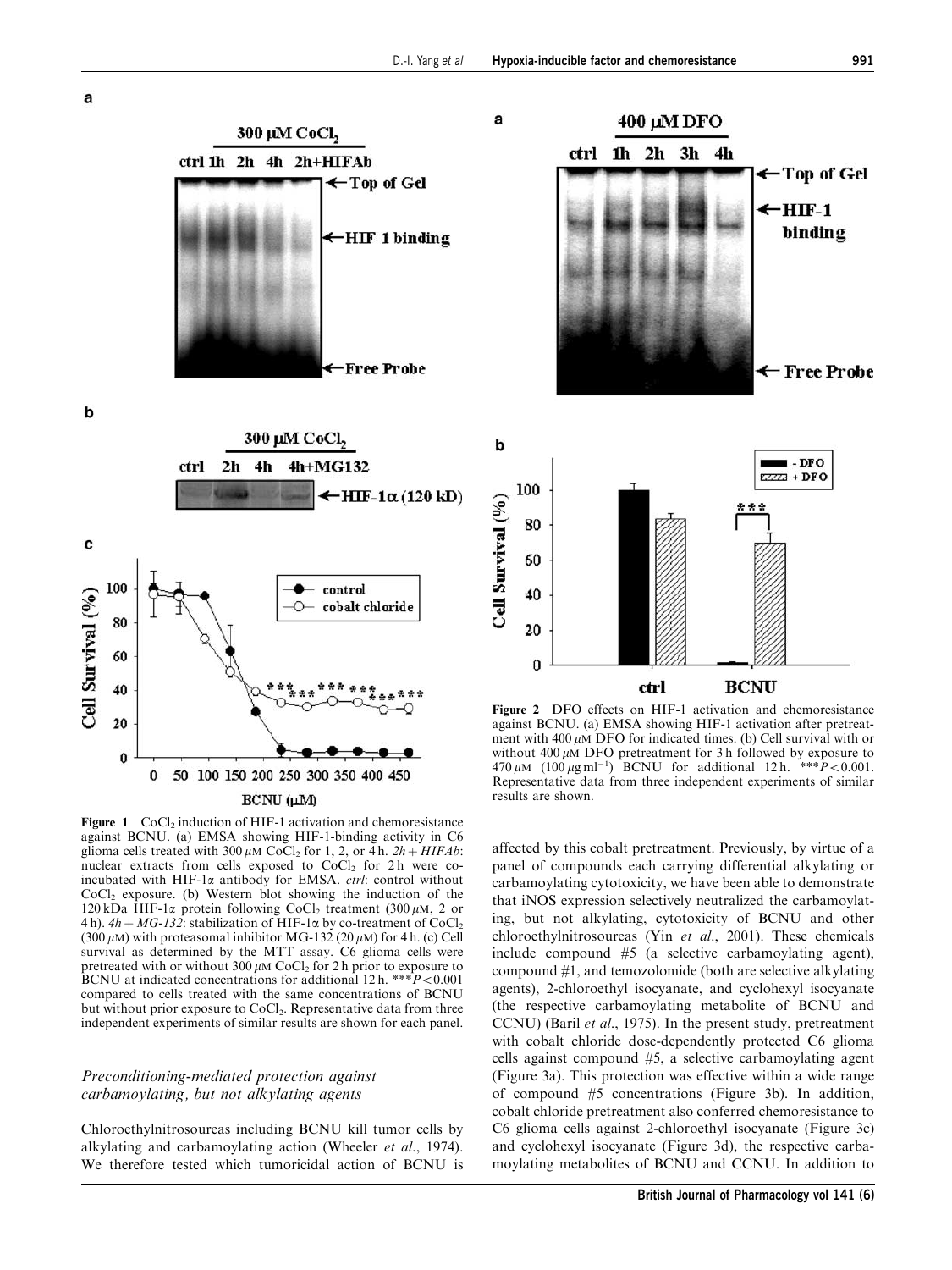

**Figure 3** CoCl<sub>2</sub> effects on carbamoylating cytotoxicity. (a) Cells were pre-incubated with CoCl<sub>2</sub> at indicated concentrations for 2 h before treatment with compound #5 (0.6 mM) for additional 24 h. *ctrl*: cells without any treatment. Co: cells pretreated with 300  $\mu$ M CoCl<sub>2</sub> for 2 h only. \*\*P<0.01 and \*\*\*P <0.001 compared to the cells exposed to the same concentrations of compound #5 without pretreatment with CoCl<sub>2</sub>. (b–d) Cells were pretreated without or with  $300 \mu \text{M }$  CoCl<sub>2</sub> for 2 h prior to exposure to carbamoylating agents compound #5 (b), 2-chloroethyl isocyanate (c), or cyclohexyl isocyanate (d) at indicated concentrations for additional 24 h.  $*P<0.05$ ,  $*P<0.01$ , and  $**P<0.001$  compared to cells treated with the same concentrations of carbamoylating agents, but without CoCl<sub>2</sub> pretreatment. Representative data from three independent experiments of similar results are shown.

cobalt preconditioning, pretreatment of C6 glioma cells with  $400 \mu M$  DFO for 3h also resulted in remarkable protection against carbamoylating cytotoxicity caused by 0.6 mM of compound #5 (data not shown).

In addition to carbamoylation, BCNU also carries alkylating action that is important for its tumoricidal toxicity. We therefore examined whether alkylating action of BCNU may also be modulated by similar cobalt chloride preconditioning. Compound #1 is a specific reagent with chloroethylating, but not carbamoylating, action (Penketh et al., 2000). Cobalt chloride was ineffective in enhancing chemoresistance against compound #1 (Figure 4a). Temozolomide, recently approved as an adjunct chemotherapeutic agent in GBM, is another selective alkylating (methylating) agent (Denny et al., 1994). Cobalt chloride also failed to induce chemoresistance against temozolomide (Figure 4b). Results in Figures 3 and 4 together reveal that the cobalt-dependent chemoresistance is restricted to the carbamoylating action only; neither chloroethylating nor methylating potential is affected by cobalt chloride preconditioning.

#### Effects of cadmium ions, HIF-1 ODN decoy, and HIF-1a antisense ODN on cobalt-mediated chemoresistance against carbamoylating agents

Although cobalt preconditioning induced HIF-1-binding activity as well as carbamoylating chemoresistance in C6 glioma cells, these two events may only be correlative. We therefore further explored the causal relationship of HIF-1 activation in cobalt-induced chemoresistance against carbamoylating agents. Cadmium ion has been shown to abolish HIF-1-binding activity induced by cobalt chloride through its enhancement of proteasome-dependent HIF-1a degradation (Chun et al., 2000). Co-treatment of C6 glioma cells with cobalt chloride and cadmium chloride suppressed cobaltinduced HIF-1 activation (Figure 5a). Cadmium chloride correspondingly neutralized cobalt-induced chemoresistance against compound #5 (Figure 5b).

Despite its neutralizing effect on HIF-1-binding activity and carbamoylating chemoresistance associated with cobalt preconditioning, cadmium chloride is a pharmacological agent that may exert nonspecific cellular action independent of its inhibitory effect on cobalt-dependent HIF-1 $\alpha$  accumulation. To firmly establish the causative role of HIF-1 in cobaltmediated chemoresistance, two molecular biological approaches were adopted to counteract HIF-1 action as a result of cobalt pretreatment. The first approach was to transfect phosphorothioate antisense ODN against HIF-1 $\alpha$  to abolish cobalt-dependent HIF-1a protein accumulation. Results based on Western analysis confirmed a reduction of HIF-1a expression in glioma cells transfected with antisense, but not scrambled, ODN upon cobalt preconditioning (Figure 5c). The same antisense ODN has also been used in cultured cardiomyocytes to inhibit expression of HIF-1 downstream genes (Kakinuma et al., 2001). Results in Figure 5d indicate that, as compared to the scrambled control ODNs,  $HIF-1\alpha$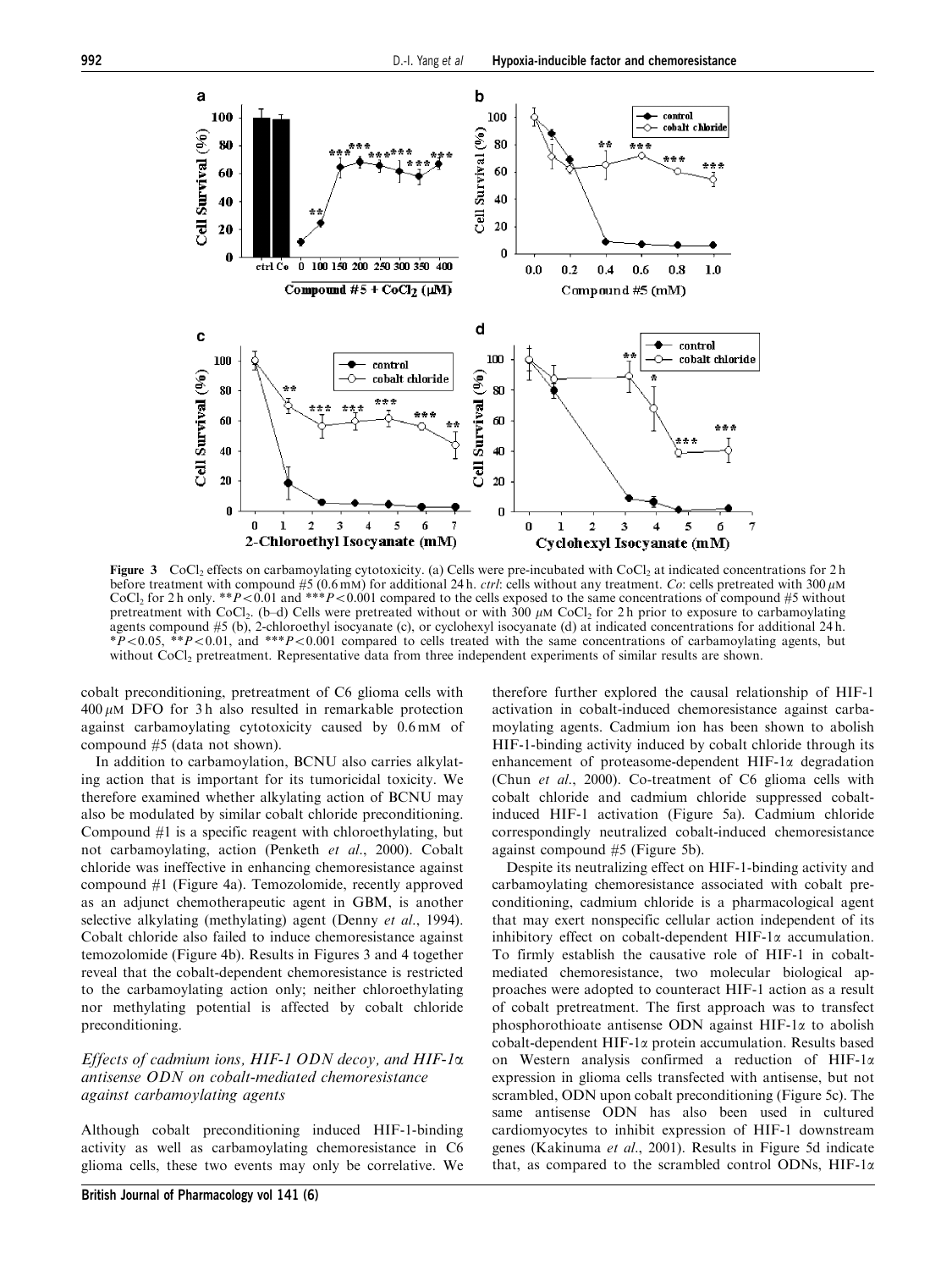

Figure 4 CoCl<sub>2</sub> effect on alkylating cytotoxicity. Cells were pretreated with or without  $300 \mu M$  CoCl<sub>2</sub> for 2 h prior to treatment with compound  $#1$  (a) or temozolomide (b) for an additional 24 h. Note that no statistical significance was observed between cells treated with the same concentrations of alkylating agents with or without CoCl<sub>2</sub> exposure. Representative data from three independent experiments of similar results are shown.

antisense ODN effectively antagonized cobalt-induced chemoresistance against BCNU. We then take advantages of a HIFspecific ODN decoy as a second gene-specific approach to suppress HIF-1 activity (Morishita et al., 1995). This strategy entails a double-stranded ODN decoy containing HIF-specific cognate sequence to, upon delivery into glioma cells, compete for the endogenous HIF-1-binding sites, thus suppressing the preconditioning-induced HIF-1 activation. Similar decoy approach has been proved to successfully suppress hypoxiamediated induction of HIF-1 downstream genes in a human bladder cancer cell line T24 (Oikawa et al., 2001). Results shown in Figure 5e clearly demonstrate that, as compared to mutant ODNs as negative controls, application of HIF-1 ODN decoy prior to cobalt exposure selectively, albeit partially, abolished cobalt-dependent protection against BCNU. Together, results in Figure 5 support the contention that HIF-1 activation may play a causal role, at least in part, in the observed carbamoylating chemoresistance associated with cobalt chloride preconditioning.

# **Discussion**

The major finding of the present report is that preconditioning with reagents known to induce HIF-1 may render rat C6 glioma cells resistant to cytotoxicity of carbamoylating, but not alkylating, chemotherapeutic reagents. Furthermore, results derived from cadmium chloride,  $HIF-1\alpha$  antisense ODN, and HIF-specific ODN decoy together suggest a causative role of HIF-1 involved in these cobalt effects against carbamoylating cytotoxicity.

Chloroethylnitrosoureas, especially BCNU, have been a mainstay in the adjunct chemotherapy of GBM following surgical resection and radiation. Unfortunately, the clinical outcomes with the combination of these three modalities of treatment remain far from satisfactory, due in part to acquired chemoresistance. The underlying mechanisms of chemoresistance against chloroethylnitrosoureas such as BCNU are not fully understood, but may depend on their tumoricidal actions. BCNU kills cells via multiple mechanisms including alkylation and carbamoylation. In this study, we demonstrate that HIF-1 activation often observed in malignant brain tumors may potentially alter glioma resistance to carbamoylating chemotherapeutic reagents including BCNU, at least in vitro. The half-maximal lethal dosage of BCNU effective for killing tumor cells varies from 2 to  $60 \mu g$  ml<sup>-1</sup>, depending on the cell types and the duration of BCNU treatment, in most cases 3–6 days (Carmichael et al., 1988; Heim et al., 2000), whereas clinically relevant doses of BCNU is below 100  $\mu$ M. In this report, preconditioning with cobalt chloride conferred chemoresistance to C6 glioma cells against BCNU toxicity at concentrations from  $235 \mu M$   $(50 \mu g \text{ ml}^{-1})$  to  $470 \mu M$  $(100 \,\mu\text{g}\,\text{ml}^{-1})$ , but not at lower concentrations of BCNU where it failed to cause appreciable cytotoxicity during a 12-h exposure. Thus, the BCNU dosages we selected appear to be higher than those used in vivo so that significant cytotoxicity can be observed. In this regard, we are cautious in extending these in vitro results into in vivo or even clinical settings. Interpretation of our findings presented in this report also requires additional caution because it has been recognized that in vivo pharmacological efficacy of BCNU is supported primarily by its alkylating effect, rather than carbamoylating action. Therefore, the clinical relevance of the present results could potentially be limited. Nevertheless, despite wellestablished alkylating tumoricidal action of BCNU, carbamoylating activity may still modulate or even exert synergistic effects on additional tumoricidal actions of adjunct chemotherapeutics or radiation therapy. Thus, the synergism between BCNU and radiation in the generation of DNA singlestranded breaks can be potentiated by the carbamoylating action of BCNU (Ali-Osman et al., 1990). Carbamoylation of glutathione reductase by BCNU was also associated with functional inhibition of multi-drug resistance protein (Vanhoefer *et al.*, 1997), which is another candidate gene for acquired chemoresistance. Compromised carbamoylating action may eliminate synergistic tumoricidal effects of BCNU or radiation and restore the multi-drug resistance protein function, contributing to the development of radioresistance or chemoresistance. Furthermore, the present study revealed an in vitro effect of HIF-1 induction in neutralizing the immediate cytotoxic carbamoylation of chloroethylnitrosoureas, but not their alkylating effect. This finding is in itself novel, despite potentially limited clinical implication.

Hypoxia has been shown to increase chemoresistance against BCNU in human glioma cell lines (Liang, 1996). The expression of the drug resistance genes was, however, unchanged under this condition, suggesting alternative mechanisms that may exist in hypoxia-induced chemoresistance. In this study, we provide experimental evidence supporting the contention that HIF-1 induction by cobalt chloride or DFO pretreatment, which mimics a hypoxic microenvironment, may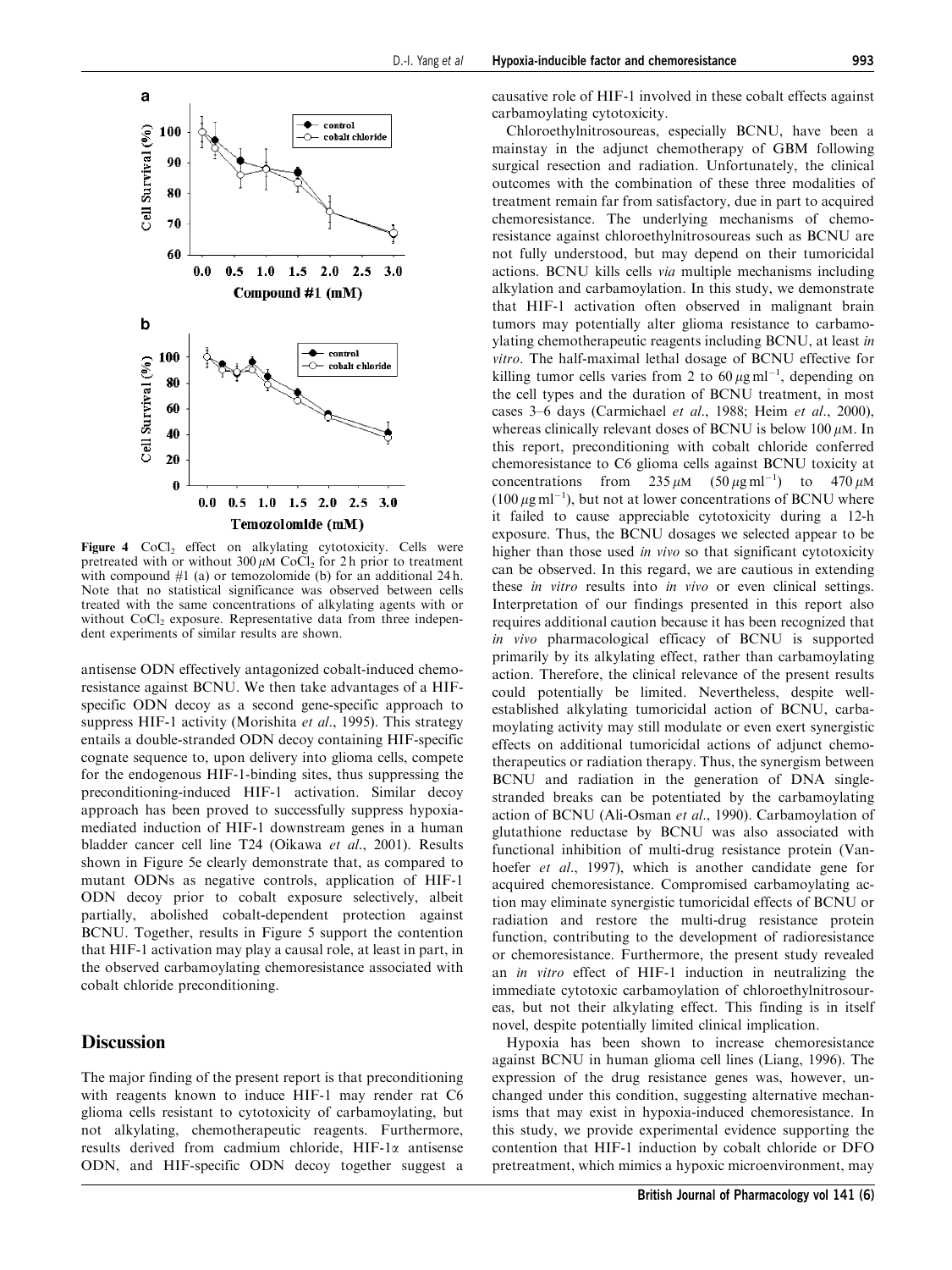

CoCl<sub>2</sub>-induced HIF-1-binding activity by CdCl<sub>2</sub>. Cells were pre-exposed to CoCl<sub>2</sub> (300  $\mu$ M) or CdCl<sub>2</sub> (50  $\mu$ M) or both for 2 h before nuclear proteins isolated for EMSA. (b) Cells subjected to pretreatment with CoCl<sub>2</sub> or CdCl<sub>2</sub> or both for 2 h were exposed to 0.8 mM compound #5 for additional 24 h. \*\* $\hat{P}$  < 0.01 and  $\hat{P}$  + P < 0.01. (c) Cells were transfected with 2.4  $\mu$ g each of the HIF-1 $\alpha$  antisense (AS) or scrambled (SC) ODNs, as described in detail in Methods. This was followed by cobalt exposure (400  $\mu$ M for 2 h) prior to protein collection for Western blotting. Ctrl, cells without any treatments. Co, cells treated with 400  $\mu$ M CoCl<sub>2</sub> for 2 h. The lower part of the same blot was probed with a monoclonal antibody against actin to serve as internal standards. (d) Cells were separately transfected with HIF-1 $\alpha$  antisense ODN or scrambled ODN in quadruplicates (0.08  $\mu$ g per well each in a 96-well plate) for 6 h using Effectene reagent as described in Methods prior to cobalt preconditioning, and subsequently BCNU exposure  $(470 \,\mu\text{M})$  for an additional 12 h. (e) The experimental conditions were the same as those described in (d), except that HIF-specific decoy ODN or mutant ODN  $(0.10 \mu g$  per well each in a 96-well plate) were transfected. \*\*\* $P < 0.001$ . Representative data from three independent experiments of similar results are shown.

contribute to acquired chemoresistance against BCNU through inhibition of its carbamoylating cytotoxicity. The molecular mechanisms underlying HIF-1-mediated chemoresistance against carbamoylating cytotoxicity of chloroethylnitrosoureas remain unclear, but may involve the transcriptional activation of genes downstream of HIF-1. Genes that are upregulated by microenvironmental hypoxia through activation of HIF include glucose transporters, glycolytic enzymes, and angiogenic growth factors such as VEGF and EPO (Shweiki et al., 1992; Semenza et al., 1994; Ebert et al., 1995). In hypoxic human glioblastomas, at least 10 novel transcripts have been identified that were induced to a greater extent than VEGF in response to hypoxia, based on the results of serial analysis of gene expression (Lal et al., 2001). These genes also responded to hypoxia in breast and colon cancer cells and were activated by HIF-1. Induced genes included stanniocalcin 1 (a calcium homeostasis protein), hexabrachion (an extracellular matrix glycoprotein), and an angiopoietin-related gene. The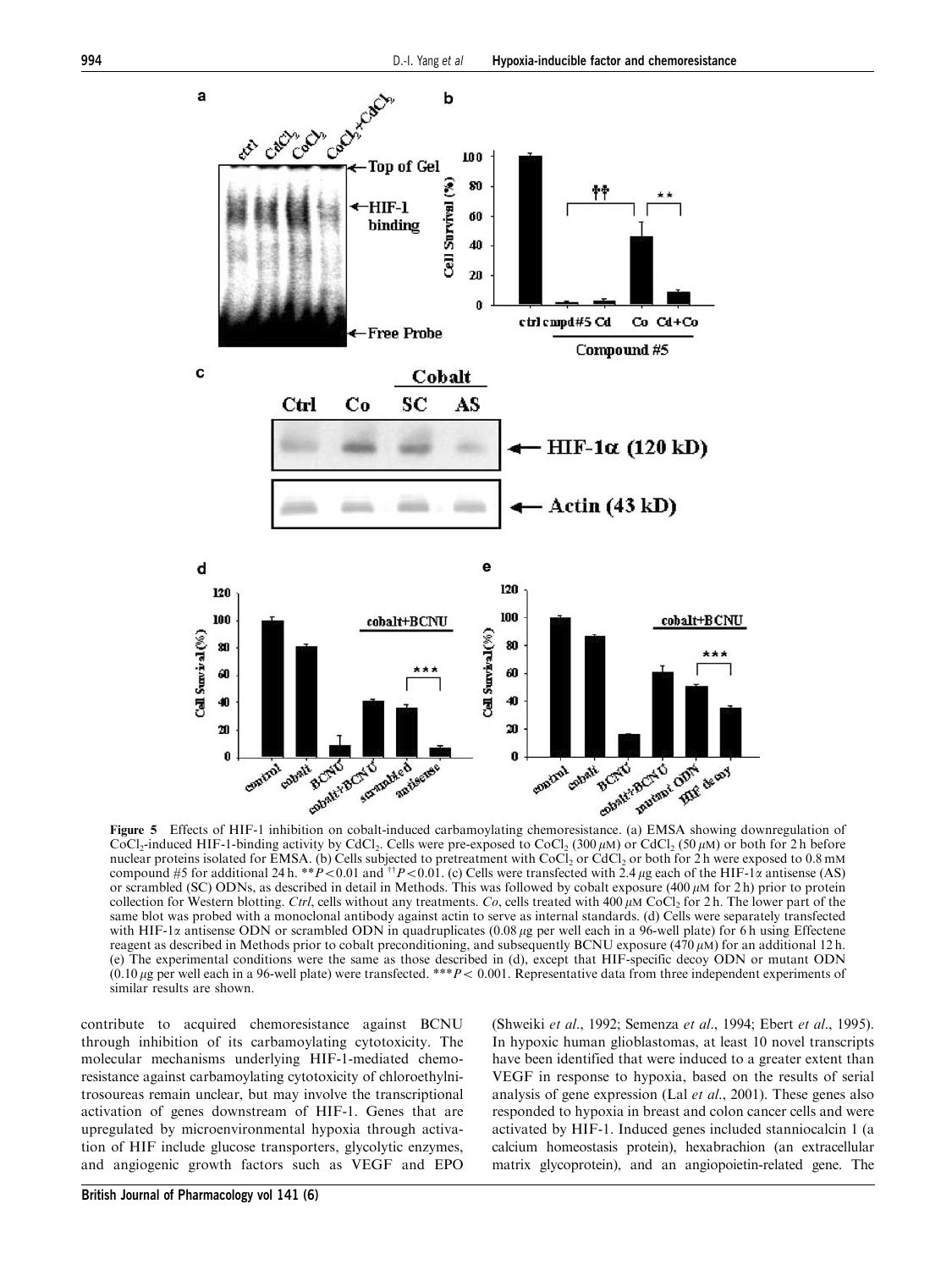cytoprotective effects of HIF with resultant expression of its target genes have been documented in a number of experimental paradigms both in vivo and in vitro. For example, preconditioning hypoxia causing sublethal stresses induces tolerance against focal permanent ischemia in adult mice, in part due to the induction of VEGF and EPO (Bernaudin et al., 2002). Furthermore, transactivation of several HIF-1-responsive genes including EPO, glycolytic enzymes, and glucose transporter contributes to HIF-1-dependent protection against glutathione depletion in primary cortical neurons (Zaman et al., 1999). Carbamoylating agents are irreversible inhibitors of the glutathione reductase, which may lead to accumulation of the oxidized form of glutathione. Thus, carbamoylating action constitutes a chemicalinduced oxidative stress that may, as shown in the present study, be neutralized in a hypoxic microenvironment with resultant HIF-1 activation. Despite numerous studies suggesting a pivotal role of HIF-1 in antagonizing oxidative stress, fewer reports have offered causative evidence to unambiguously pinpoint the crucial roles of HIF-1. In this report, we provide direct experimental evidence supporting an important role of HIF-1 in the observed

#### References

- ALI-OSMAN, F., SRIVENUGOPAL, K., BERGER, M.S. & STEIN, D.E. (1990). DNA interstrand crosslinking and strand break repair in human glioma cell lines of varying [1,3-bis(2-chloroethyl)-1 nitrosourea] resistance. Anticancer Res., 10, 677–682.
- BARIL, B.B., BARIL, E.F., LASZLO, J. & WHEELER, G.P. (1975). Inhibition of rat liver DNA polymerase by nitrosoureas and isocyanates. Cancer Res., 35, 1–5.
- BERNAUDIN, M., NEDELEC, A.S., DIVOUX, D., MACKENZIE, E.T., PETIT, E. & SCHUMANN-BARD, P. (2002). Normobaric hypoxia induces tolerance to focal permanent cerebral ischemia in association with an increased expression of hypoxia-inducible factor-1 and its target genes, erythropoietin and VEGF, in the adult mouse brain. J. Cereb. Blood Flow Metab., 22, 393–403.
- CARMICHAEL, J., MITCHELL, J.B., DEGRAFF, W.G., GAMSON, J., GAZDAR, A.F., JOHNSON, B.E., GLATSTEIN, E. & MINNA, J.D. (1988). Chemosensitivity testing of human lung cancer cell lines using the MTT assay. Br. J. Cancer, 57, 540–547.
- CHANG, C.H., HORTON, J., SCHOENFELD, D., SALAZER, O., PEREZ-TAMAYO, R., KRAMER, S., WEINSTEIN, A., NELSON, J.S. & TSUKADA, Y. (1983). Comparison of postoperative radiotherapy and combined postoperative radiotherapy and chemotherapy in the multidisciplinary management of malignant gliomas. A joint Radiation Therapy Oncology Group and Eastern Cooperative Oncology Group study. Cancer, 52, 997–1007.
- CHUN, Y.S., CHOI, E., KIM, G.T., CHOI, H., KIM, C.H., LEE, M.J., KIM, M.S. & PARK, J.W. (2000). Cadmium blocks hypoxiainducible factor (HIF)-1-mediated response to hypoxia by stimulating the proteasome-dependent degradation of HIF-1alpha. Eur. J. Biochem., 267, 4198–4204.
- DACHS, G.U. & CHAPLIN, D.J. (1998). Microenvironmental control of gene expression: implications for tumor angiogenesis, progression, and metastasis. Semin. Radiat. Oncol., 8, 208–216.
- DENNY, B.J., WHEELHOUSE, R.T., STEVENS, M.F., TSANG, L.L. & SLACK, J.A. (1994). NMR and molecular modeling investigation of the mechanism of activation of the antitumor drug temozolomide and its interaction with DNA. Biochemistry, 33, 9045–9051.
- EBERT, B.L., FIRTH, J.D. & RATCLIFFE, P.J. (1995). Hypoxia and mitochondrial inhibitors regulate expression of glucose transporter-1 via distinct cis-acting sequences. J. Biol. Chem., 270, 29083–29089.
- EPSTEIN, A.C., GLEADLE, J.M., MCNEILL, L.A., HEWITSON, K.S., O'ROURKE, J., MOLE, D.R., MUKHERJI, M., METZEN, E., WILSON, M.I., DHANDA, A., TIAN, Y.M., MASSON, N., HAMILTON, D.L., JAAKKOLA, P., BARSTEAD, R., HODGKIN, J., MAXWELL, P.H., PUGH, C.W., SCHOFIELD, C.J. & RATCLIFFE, P.J. (2001). C. elegans EGL-9 and mammalian homologs define a family of dioxygenases that regulate HIF by prolyl hydroxylation. Cell, 107, 43–54.

preconditioning effects. Whether overexpression of HIF-1 alone is sufficient to mediate carbamoylating chemoresistance remains to be explored.

Overall, HIF-1 activation may represent the first step of hypoxia-induced expression of a panel of genes that together exerts protection against carbamoylating potential of BCNU chemotherapy. Downregulation of HIF-1 likely represents a feasible strategy to develop more effective chemotherapeutic regimens to reduce acquired chemoresistance against carbamoylating cytotoxicity of BCNU, besides disruption of angiogenic potential of HIF-1.

We thank Dr Alan C. Sartorelli (Department of Pharmacology, Yale University School of Medicine) for the generous supply of compounds #1 and #5 and Dr W. Robert Bishop (Schering-Plough Corporation) of temozolomide. We also thank Mr Wei-Han Hsu for excellent technical assistance. This work was supported by the National Science Council in Taiwan (NSC90-2314-B-320-012 to Ding-I Yang) and by Washington University School of Medicine-Pharmacia Biomedical Research Support Program and Lowell B. Miller Memorial Research Grant (National Brain Tumor Foundation) to Chung Y. Hsu.

- FINE, H.A., DEAR, K.B., LOEFFLER, J.S., BLACK, P.M. & CANELLOS, G.P. (1993). Meta-analysis of radiation therapy with and without adjuvant chemotherapy for malignant gliomas in adults. Cancer, 71, 2585–2597.
- GREEN, S.B., BYAR, D.P., WALKER, M.D., PISTENMAA, D.A., ALEXANDER, E.J., BATZDORF, U., BROOKS, W.H., HUNT, W.E., MEALEY, J.J., ODOM, G.L., PAOLETTI, P., RANSOHOFF, J.D., ROBERTSON, J.T., SELKER, R.G., SHAPIRO, W.R., SMITH, K.R.J., WILSON, C.B. & STRIKE, T.A. (1983). Comparisons of carmustine, procarbazine, and high-dose methylprednisolone as additions to surgery and radiotherapy for the treatment of malignant glioma. Caner Treat. Rep., 67, 121–132.
- HEIM, M.M., EBERHARDT, W., SEEBER, S. & MULLER, M.R. (2000). Differential modulation of chemosensitivity to alkylating agents and platinum compounds by DNA repair modulators in human lung cancer cell lines. J. Cancer Res. Clin. Oncol., 126, 198–204.
- JIANG, B.H., SEMENZA, G.L., BAUER, C. & MARTI, H.H. (1996). Hypoxia-inducible factor 1 levels vary exponentially over a physiologically relevant range of O2 tension. Am. J. Physiol., 271, C1172–1180.
- KAKINUMA, Y., MIYAUCHI, T., YUKI, K., MURAKOSHI, N., GOTO, K. & YAMAGUCHI, I. (2001). Novel molecular mechanism of increased myocardial endothelin-1 experssion in the failing heart involving the transcriptional factor hypoxia-inducible factor-1a induced for impaired myocardial energy metabolism. Circulation, 103, 2387–2394.
- KIMURA, H., WEISZ, A., KURASHIMA, Y., HASHIMOTO, K., OGURA, T., D'ACQUISTO, F., ADDEO, R., MAKUUCHI, M. & ESUMI, H. (2000). Hypoxia response element of the human vascular endothelial growth factor gene mediates transcriptional regulation by nitric oxide: control of hypoxia-inducible factor-1 activity by nitric oxide. Blood, 95, 189–197.
- KLEIHUES, P., SOYLEMEZOGLU, F., SCHAUBLE, B., SCHEITHAUER, B.W. & BURGER, P.C. (1995). Histopathology, classification and grading of gliomas. Glia, 15, 211–221.
- LAL, A., PETERS, H., ST CROIX, B., HAROON, Z.A., DEWHIRST, M.W., STRAUSBERG, R.L., KAANDERS, J.H., VAN DER KOGEL, A.J. & RIGGINS, G.J. (2001). Transcriptional response to hypoxia in human tumors. J. Natl. Cancer Inst., 93, 1337–1343.
- LIANG, B.C. (1996). Effects of hypoxia on drug resistance phenotype and genotype in human glioma cell lines. J. Neurooncol., 29, 149–155.
- MORISHITA, R., GIBBONS, G.H., HORIUCHI, M., ELLISON, K.E., NAKAJIMA, M., ZHANG, L., KANEDA, Y., OGIHARA, T. & DZAU, V.J. (1995). A gene therapy strategy using a transcription factor decoy of the E2F binding site inhibits smooth muscle proliferation in vivo. Proc. Natl. Acad. Sci. U.S.A., 92, 5855–5859.